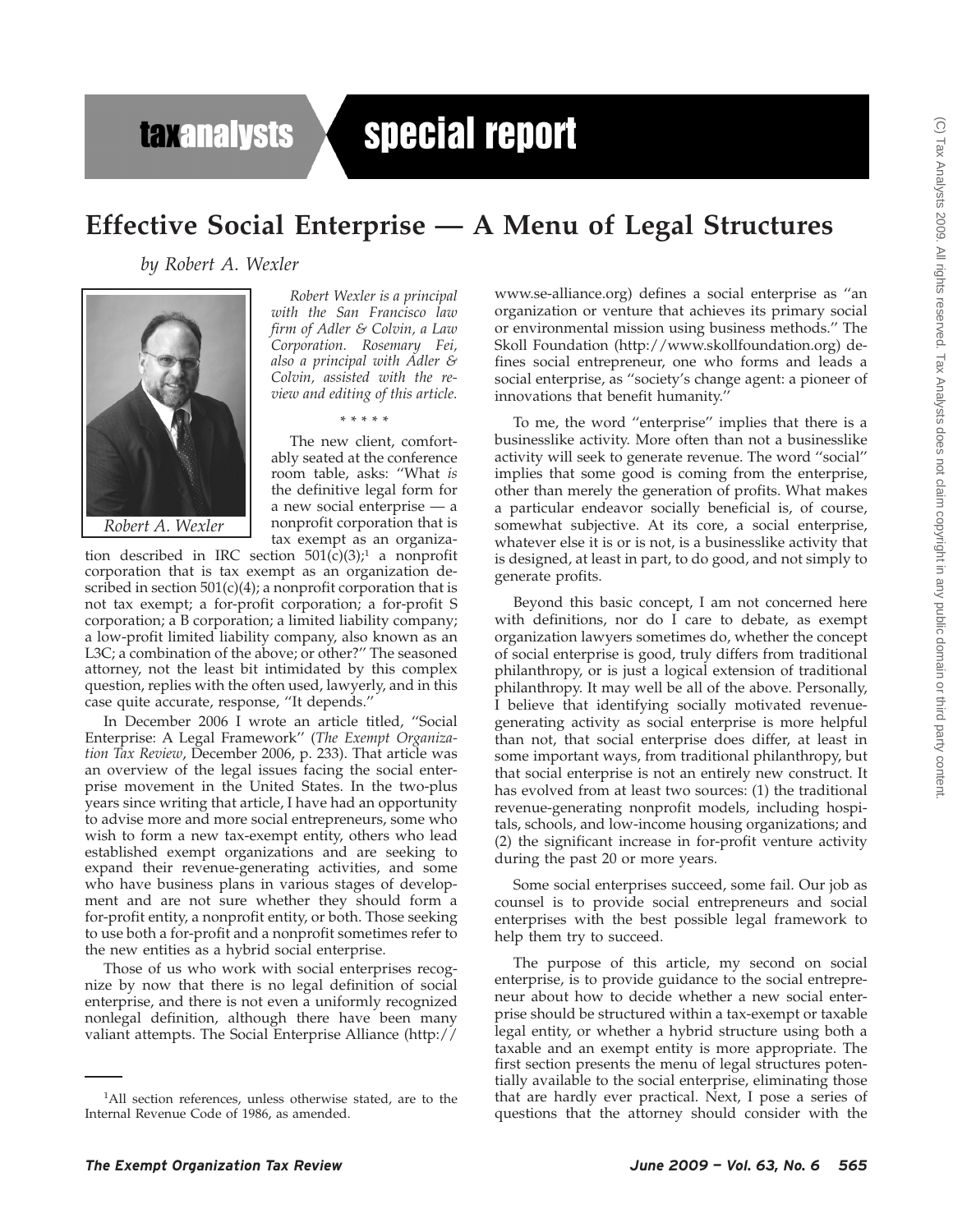| Meat                                                                                                                                                         | <b>Tax Factors</b>                                                                                                                                                                                                                                        | Management<br>and Control                                                                                                                              | Capital and<br>Loans                                                                                                                                                                 | Distributions of<br><b>Funds Not Used</b><br>for Programs                                                                                                                  | Liquidation                                                                                                          |
|--------------------------------------------------------------------------------------------------------------------------------------------------------------|-----------------------------------------------------------------------------------------------------------------------------------------------------------------------------------------------------------------------------------------------------------|--------------------------------------------------------------------------------------------------------------------------------------------------------|--------------------------------------------------------------------------------------------------------------------------------------------------------------------------------------|----------------------------------------------------------------------------------------------------------------------------------------------------------------------------|----------------------------------------------------------------------------------------------------------------------|
| For-profit<br>corporation                                                                                                                                    | Taxed on net<br>income.                                                                                                                                                                                                                                   | Shareholders elect<br>board of directors,<br>which delegates to<br>committees and<br>staff.                                                            | Shareholders<br>make contribu-<br>tions. The entity<br>may be able to<br>accept program<br>related invest-<br>ments (PRIs) from<br>foundations in the<br>form of loans or<br>equity. | Dividends to<br>shareholders. Can<br>make charitable<br>contributions, but<br>deductibility lim-<br>ited to 10 percent<br>of net income.                                   | Net assets to<br>shareholders, after<br>paying creditors.                                                            |
| Limited liability<br>company (LLC)<br>taxed as a part-<br>nership                                                                                            | Items of income<br>and expense<br>passed through to<br>members. Tax-<br>exempt members<br>treat their share of<br>income as exempt<br>or subject to unre-<br>lated business tax-<br>able income<br>(UBTI), depending<br>on the character<br>of the income | The operating<br>agreement pro-<br>vides for a man-<br>agement commit-<br>tee or a single<br>manager, typically<br>elected by the<br>members.          | Membership con-<br>tributions; pos-<br>sible PRI funding.                                                                                                                            | Distributions to<br>members. LLC<br>can make chari-<br>table contribuions<br>and allocate them<br>to the members to<br>claim on their<br>own returns.                      | Net assets to<br>members, after<br>paying creditors.                                                                 |
| Low-Fat,<br>Organic,<br>Substainably<br>Grown                                                                                                                | <b>Tax Factors</b>                                                                                                                                                                                                                                        | Management<br>and Control                                                                                                                              | Capital and<br>Loans                                                                                                                                                                 | Distributions of<br><b>Funds Not Used</b><br>for Programs                                                                                                                  | Liquidation                                                                                                          |
| The B corporation<br>(a for-profit corpo-<br>ration that also<br>has a social mis-<br>sion and is li-<br>censed to use the<br>trade name "B<br>corporation") | See for-profit cor-<br>poration above.                                                                                                                                                                                                                    | See for-profit cor-<br>poration above.                                                                                                                 | See for-profit cor-<br>porations above.<br>A B corporation<br>may be in a better<br>position to attract<br>and accept PRI<br>money.                                                  | See for-profit<br>above. May be set<br>up to make contri-<br>butions to chari-<br>ties or socially<br>beneficial causes,<br>although no de-<br>ductibility advan-<br>tage. | Net assets usually<br>to shareholders,<br>but distributions<br>to charity may be<br>possible as well.                |
| L3C (an LLC that<br>is formed as a<br>low-profit limited<br>liability company)                                                                               | See LLC above.                                                                                                                                                                                                                                            | See LLC above.                                                                                                                                         | See LLC above;<br>plus, set up to<br>accept PRI money<br>more easily.                                                                                                                | Distributions to<br>members and<br>grants for chari-<br>table purposes.                                                                                                    | Net assets to<br>members and to<br>$501(c)(3)$ charities.                                                            |
| Vegetarian                                                                                                                                                   | <b>Tax Factors</b>                                                                                                                                                                                                                                        | Management<br>and Control                                                                                                                              | Capital and<br>Loans                                                                                                                                                                 | Distributions of<br><b>Funds Not Used</b><br>for Programs                                                                                                                  | Liquidation                                                                                                          |
| Nonprofit corpo-<br>ration $501(c)(3)$                                                                                                                       | Not taxed on in-<br>come, unless it's<br>UBTI. Can offer<br>tax deductions to<br>donors.                                                                                                                                                                  | Board of directors<br>controls. Some<br>corporations have<br>members who<br>elect directors or<br>appointers/<br>designators who<br>appoint directors. | Charitable contri-<br>butions and<br>grants. Easily eli-<br>gible for PRI<br>loans.                                                                                                  | Grants for chari-<br>table purposes.                                                                                                                                       | Net assets to an-<br>other $501(c)(3)$<br>with like exempt<br>purposes.                                              |
| Nonprofit corpo-<br>ration $501(c)(4)$                                                                                                                       | Not taxed on in-<br>come, unless it's<br>UBTI. No tax de-<br>duction for do-<br>nors.                                                                                                                                                                     | See $501(c)(3)$<br>above.                                                                                                                              | Nondeductible<br>contributions;<br>grants; possible<br>PRI money.                                                                                                                    | Can make grants<br>for charitable or<br>public and social<br>welfare purposes.                                                                                             | Net assets to an-<br>other $501(c)(4)$ or<br>to a $501(c)(3)$ , in<br>either case with<br>like exempt pur-<br>poses. |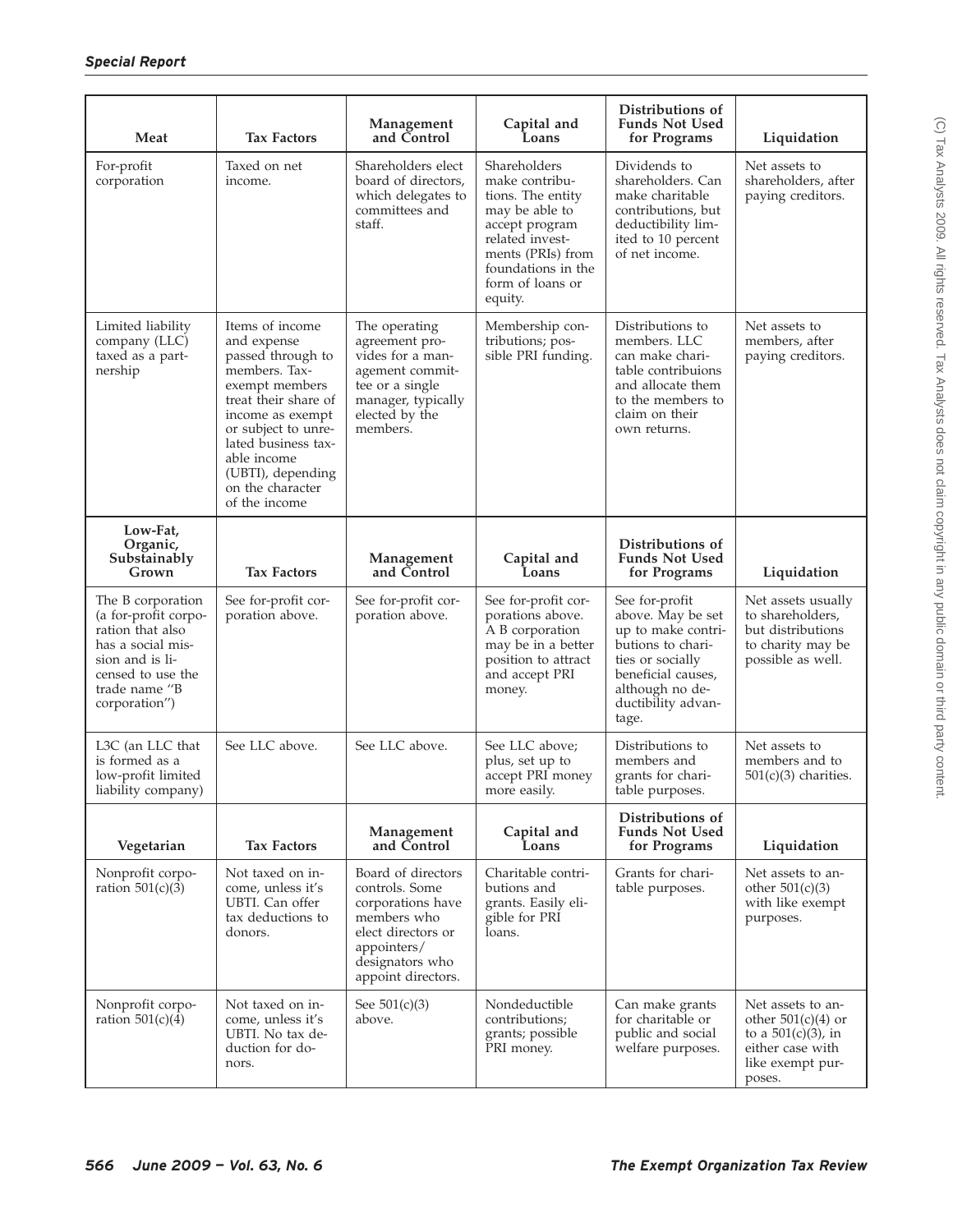| <b>Type of Entity</b> | <b>Profits</b>                                                                                            | <b>Distributions</b><br>to the EO                                                                                                           | Rents, Royalties, and<br>Interest When EO<br>Controls                                                    | Rents, Royalties and<br>Interest When EO<br><b>Does Not Control</b>                           |
|-----------------------|-----------------------------------------------------------------------------------------------------------|---------------------------------------------------------------------------------------------------------------------------------------------|----------------------------------------------------------------------------------------------------------|-----------------------------------------------------------------------------------------------|
| Corporation           | Taxed at the corporate<br>level only                                                                      | Dividends paid by the<br>corporation are not<br>taxed to the exempt<br>organization share-<br>holder, but are not<br>deducted by for-profit | Taxed as UBTI to the<br>EO; deductible by the<br>corporation                                             | Not taxed to the EO;<br>deductible by the<br>corporation                                      |
| LLC.                  | LLC provides EO with a<br>K-1, and EO files a<br>990-T UBIT return to<br>pay tax on its share of<br>mcome | LLCs do not pay divi-<br>dends and distributions<br>are not separately taxed<br>to the EO                                                   | Taxed as UBTI to the<br>EO; expensed by the<br>LLC, effectively<br>reducing other EO tax-<br>able income | Not taxed as UBTI;<br>expensed by the LLC,<br>effectively reducing<br>other EO taxable income |

client in making selections from the menu.2 Finally, I provide a brief framework for analyzing the information collected from the client in order to suggest the most practical legal form under the circumstances.

#### **I. Menu of Social Enterprise Options**

The menu (p. 2) consists of three sections: Meat; Low-Fat, Organic, Substainably Grown; and Vegetarian. Combination platters are also offered, by choosing one menu item from meat or low-fat meat and one from the vegetarian menu.

The following items are not on our menu because they present no relative advantages over the choices listed above: S corporations; trusts; unincorporated associations; general partnerships; limited partnerships; LLCs that elect to be taxed as corporations, including those that qualify under section  $501(c)(3)$ ; single member LLCs; and nonprofit corporations that do not seek to qualify for tax-exempt status.

#### **Reading and understanding the menu:**

#### **Meat**

The meat portion of the menu offers the two most viable options for an entirely for-profit experience. There are many articles and treatises written on the relative tax and legal advantages and disadvantages of the LLC versus the corporation, which are beyond the scope of this article. Entrepreneurs who, at this point, have no interest in the low-fat or vegetarian options and who have no interest in seeking tax-exempt investors probably need read no further.

But when a for-profit social enterprise intends to seek one or more  $501(c)(3)$  or  $(c)(4)$  tax-exempt investors, whether in an LLC as members, or in a corporation as shareholders, the entrepreneur must understand that the tax-exempt investor will almost always prefer to invest in a vehicle that minimizes or eliminates any unrelated business taxable income (UBTI). Generally, such a taxexempt investor will pay no unrelated business income tax (UBIT) on dividends or capital distributions it receives from a corporation (unless it is an S corporation (section 512(e)) or unless the investor has purchased its shares using borrowed money (section 514)). A section 501(c)(3) private foundation (along with its disqualified persons) generally will not be able to own more than 20 percent of the shares of a corporation, unless the investment qualifies as a program-related investment (sections 4943 and 4944).

In contrast, the tax-exempt investor in an LLC will have to consider the character of the income derived from its LLC investment. If the LLC, as is likely here, is generating UBTI, the tax-exempt investor will pay UBIT on its share of net income from the LLC. In some cases, the tax-exempt investor may be able to claim that the income is substantially related to the performance of its exempt activity, and therefore is not UBTI. The private foundation investor may own no more than 20 percent of the profits interest in an LLC (including the shares owned by its disqualified persons), unless the investment is a valid program-related investment (sections 4943 and 4944). Any social enterprise considering an LLC will also need to be aware of the tax-exempt investor's concerns about the line of revenue rulings and related cases dealing with whole entity and ancillary joint ventures (see Rev. Rul. 98-15 and Rev. Rul. 2004-51). A tax-exempt investor in an LLC should consider whether participation in the LLC might jeopardize the investor's exempt status or generate UBTI.

When a tax-exempt investor's investment in an LLC or for-profit corporation is considered to be either substantially related to the investor's exempt purposes or a program-related investment, the tax consequences to the investor are generally favorable. The income from investment is not UBTI; the investment does not jeopardize the investor's exempt status, and, for a private foundation investor, none of the section 4940 series excise taxes should apply. However, an investment in an LLC or corporation often will not be substantially related to an investor's exempt purpose, and it may not qualify as a program-related investment for a private foundation investor.

 $\widehat{\odot}$ 

<sup>&</sup>lt;sup>2</sup>Although they may find it useful, this article is not addressed to established tax-exempt organizations that are seeking to leverage and expand a skill, product, or service that they already have developed within their section  $501(c)(3)$  entities to enter into a new revenue-generating activity. Those organizations might review an article published on my firm's Web site titled ''Revenue-Generating Activities of Charitable Organizations'' (http://www.adlercolvin.com).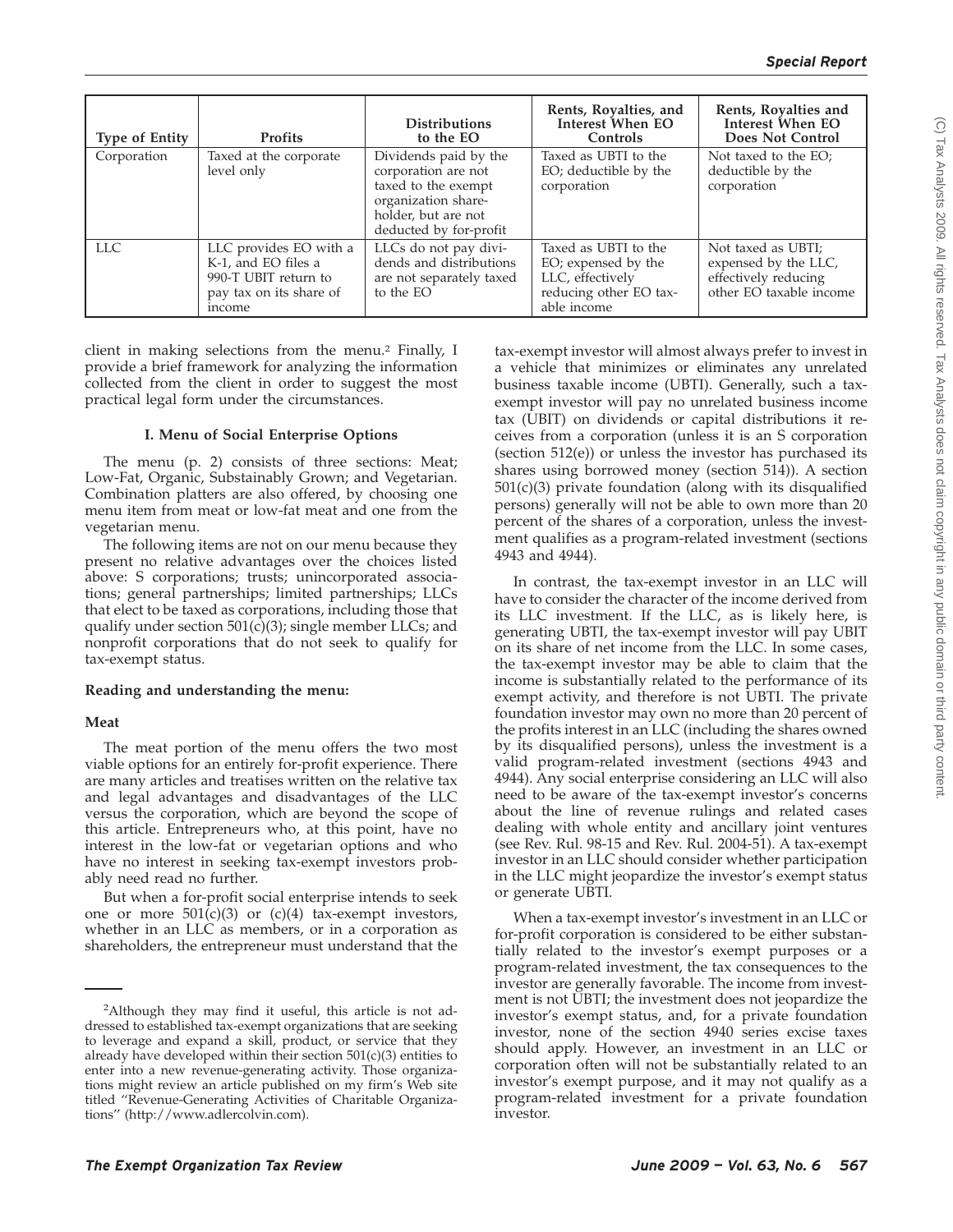| <b>Type of Entity</b> | Liquidation                                                                                                          | <b>Sale</b>                                                                                    |
|-----------------------|----------------------------------------------------------------------------------------------------------------------|------------------------------------------------------------------------------------------------|
| Corporation           | Deemed sale of assets, taxable at for-profit<br>corporate level (section 336). No tax to EO on<br>receipt of assets. | Tax at for-profit corporate level, not at EO level<br>on the receipt of assets.                |
| LLC                   | No LLC-level tax; usually there is no tax to the<br>EO on the receipt of property (section 731).                     | Gain on sale is passed through to EO. Some of<br>the income may be taxable and some not to EO. |

The following sections summarize the tax effect to an exempt investor of operating and taking distributions from a corporation or an LLC, when the investment is not considered to be substantially related or a valid programrelated investment:

#### **A. Income From Ordinary Operations**

In the course of operations, the social enterprise will generate funds that will be distributed to investors in a variety of forms. Sometimes the tax-exempt investor is merely a shareholder in a corporation or a member in an LLC. In other situations, the exempt investor also will lend money to the venture and receive interest payments in return, license the name of the exempt entity to the venture in return for a royalty, and/or lease real estate to the venture. If a tax-exempt entity owns more than 50 percent of the stock in a corporation or 50 percent of the profits interest in an LLC, section 512(b)(13) treats any rental income, interest income, or royalties paid to the tax-exempt parent as UBTI (with some limited transitional exceptions from the 2006 Pension Protection Act). (See chart at top of p. 3 for more details.)

#### **B. Liquidation of Entity**

At some point the entity will likely terminate and liquidate or sell its assets. (See chart at top of this page for more details.)

#### **Low-Fat, Organic, Sustainably Grown Meat**

The low-fat portion of the menu presents two types of entities, both of which are for-profit, taxable entities, but that are designed to engage in some social benefit activities.

The first is the low-profit limited liability company, or L3C. The L3C nomenclature can be quite frustrating to exempt organization lawyers who have been working for years to stop their clients from expressing with all apparent confidence to members of the public that they are exempt under ''section 501(*3*)(*c*).'' In the case of the L3C, however, the three "L's" refer to "low-profit," ''limited,'' and ''liability,'' and the ''C'' to ''company.''

As of May 15, 2009, the L3C has been adopted in several states, including Vermont, Michigan, Wyoming, North Dakota, and Utah, and it has been introduced in at least a half dozen more, but anyone can, of course, form an L3C in one of these states that does business in any state. Other states are considering adopting the L3C form, and the Crow Indian Nation also has adopted an L3C statute. See http://www.americansforcommunity development.org for an update.

The L3C is an LLC for all legal and tax purposes, but it has some requirements built in by statute. The Vermont law (Sec. 1. 11 V.S.A. section 3001(23)), for example, requires that:

#### (A) The company:

(i) significantly furthers the accomplishment of one or more charitable or educational purposes within the meaning of Section  $170(c)(2)(B)$  of the Internal Revenue Code of 1986, 26 U.S.C. section  $170(c)(2)(B)$ ; and

(ii) would not have been formed but for the company's relationship to the accomplishment of charitable or educational purposes.

(B) No significant purpose of the company is the production of income or the appreciation of property; provided, however, that the fact that a person produces significant income or capital appreciation shall not, in the absence of other factors, be conclusive evidence of a significant purpose involving the production of income or the appreciation of property.

(C) No purpose of the company is to accomplish one or more political or legislative purposes within the meaning of Section  $170(c)(2)(D)$  of the Internal Revenue Code of 1986, 26 U.S.C. section  $170(c)(2)(D)$ .

There are two perceived advantages of being an L3C. The first is the ability to more easily attract programrelated investments from private foundations. Because of the statutory requirements, private foundations will have an easier time making the findings required under section 4944 in order to fund a program-related investment in an L3C than in an ordinary for-profit vehicle. The second advantage is that being formed as an L3C may provide a branding or marketing benefit that might open up access to funding and contracts that might not be available to a standard LLC. It is too soon to tell whether either of these benefits will materialize, but the L3C may prove to be a valuable tool for social entrepreneurs.

The B corporation is a standard for-profit corporation for all legal and tax purposes, formed under applicable state laws, except that it has incorporated particular socially beneficial standards into its governing documents and operating principles that entitle it to license the brand name ''B corporation'' from a for-profit entity called B Labs. Many regard this certification as signifying that the B corporation is, while operating for profit, operating in a way that promotes favorable employment practices, environmental standards, and engages in some level of social welfare or charitable activity. See www.bcorporation.net for more information. B Labs' Web site states:

B Corporations are a new type of corporation which uses the power of business to solve social and environmental problems. B Corporations are unlike traditional responsible businesses because they: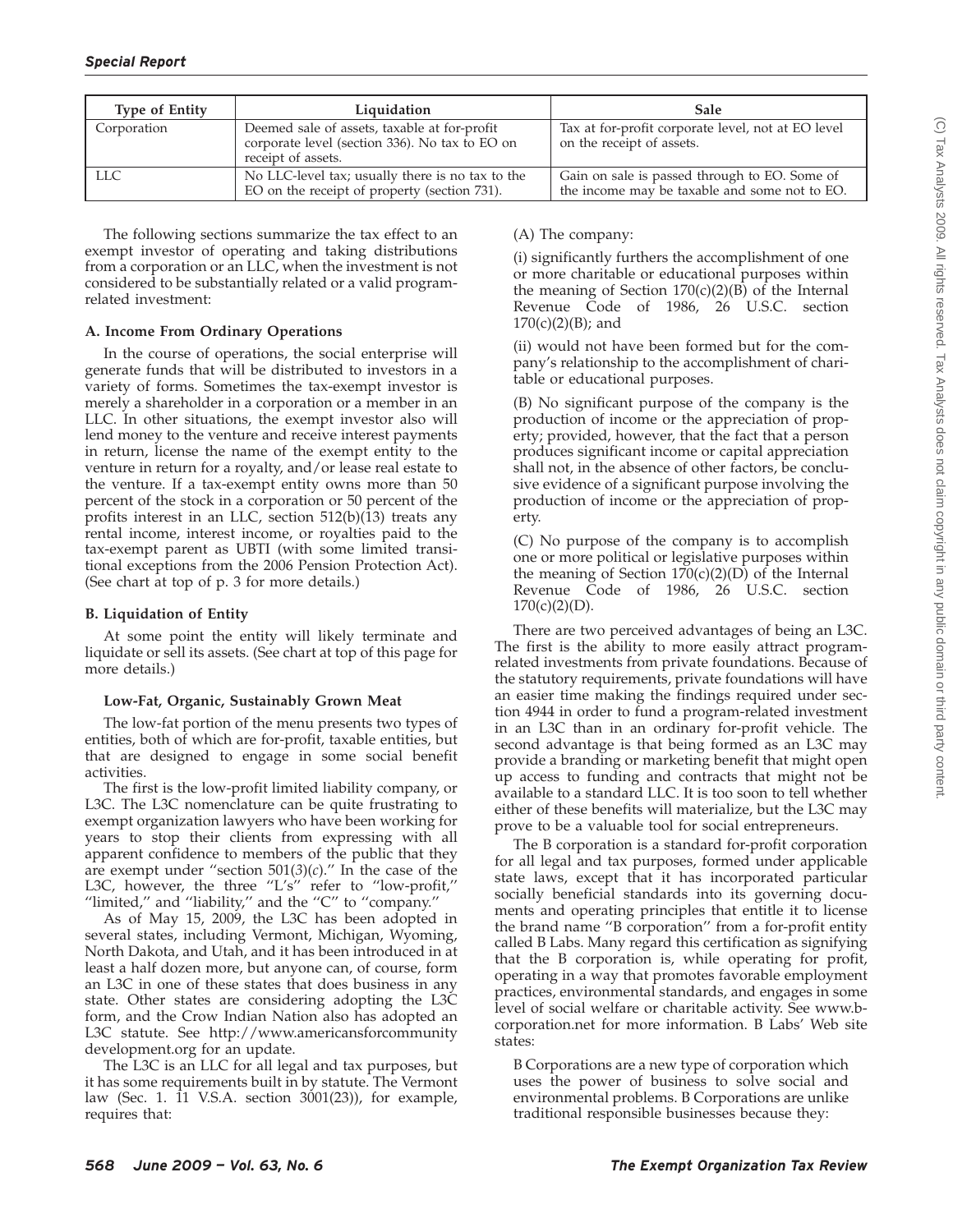meet comprehensive and transparent social and environmental performance standards;

institutionalize stakeholder interests; and

build collective voice through the power of a unifying brand.

Accordingly, even though the L3C and the B corporation are designed to promote social good, their tax effects for EO investors are the same as those provided above under the meat section. The debate as to the value of the B corporation brand and the L3C form is likely to continue for some years to come.

I also am part of a task force of volunteer attorneys in California that is drafting legislation to create a new type of California corporation whose management would be legally permitted to operate for the benefit of labor, environmental, and charitable interests, in addition to the interests of shareholders. If adopted, this new type of entity will go beyond the ''constituency statutes'' that many other states have already adopted by, among other things, requiring management to measure and report how it has provided a social return on investment to its shareholders. Constituency statutes are code sections within a state's corporations code that permit a board of directors to consider interests other than those of the shareholders. It can be difficult, although not impossible, to qualify as a B corporation without incorporating in a state with a constituency statute.

#### **Vegetarian**

Finally, the vegetarian section of the menu offers nonprofit corporations that are tax exempt as organizations described under either section  $501(c)(3)$  or section  $501(c)(4)$ . Section  $501(c)(3)$  organizations can, of course, accept tax-deductible charitable contributions, and publicly supported  $501(c)(3)$  organizations can accept private foundation money without the need for expenditure responsibility. Section 501(c)(4) organizations, on the other hand, cannot accept tax-deductible contributions but have broader social welfare purposes that permit greater political engagement and may conduct some types of social enterprise activities that are not considered within the definition of section 501(c)(3). For entities that do not plan to seek contributions or grants as part of their business model, a  $501(c)(4)$  classification may make a great deal of sense.

#### **Combinations**

A classic combination platter would consist of a forprofit corporation coupled with a 501(c)(3) public charity. Some menus might also feature a low-calorie combination platter that includes a 501(c)(3) public charity and a  $501(\overline{c})(4)$ , or possibly even a  $501(\overline{c})(3)$  private foundation combined with a 501(c)(4) organization. While such combinations are classically employed for tandem organizations that have a lobbying arm and a charitable arm, they are now being used more often to enable one entity to accept charitable contributions and engage in educational activities while its sister  $501(c)(4)$  generates revenues from a social-welfare-style activity that might not qualify for  $501(c)(3)$  status.

Most clients who talk about a hybrid structure, however, are considering pairing a charitable organization that can receive grants and contributions and a for-profit that can use investment capital to develop a product or service and then provide that product or service to the charity at a fair market value rate. As illustrated below, the two most complicated issues that typically arise in the hybrid model are (1) taking substantive and procedural steps to avoid any excess benefits, and (2) ensuring that the activities of the for-profit and the charity can be sufficiently separated so that the activities of the business are not attributed to the charity, thereby compromising its tax-exempt status.

#### **II. The Questions**

With this menu in hand, how does one choose? When should an enterprise consider more than one choice from the menu? Just as a good waiter or sommelier will ask the right questions to help the thoughtful diner make the right choice, the lawyer should make a series of inquiries to help the social entrepreneur choose as well. What follows are some of the key questions to explore with a new social enterprise client, and for a new client to consider before speaking with the lawyer.

A lawyer who works primarily with for-profit entities might be inclined to advise a new client to use a  $501(c)(3)$ only when there is a need for charitable contributions and grants. A lawyer who works primarily with taxexempt entities might be inclined to look first to whether a  $501(c)(3)$  or  $501(c)(4)$  format might accommodate the business plan, and only bring in a for-profit if the need for private capital cannot be avoided. In contrast, the questions that follow will assume that meat — the for-profit option — is always on the menu, but that vegetarian — the tax-exempt option — may or may not be on the menu. Accordingly, the questions typically start by exploring whether a nonprofit, tax-exempt form is even on the table. Even if the tax-exempt option is available, however, it is not necessarily the best choice.

#### **1. May I see your business plan, please?**

One of the most difficult situations for a lawyer involves the new client who has a vague idea of what he or she wants to accomplish, then comes to the lawyer to understand the law so that the legal considerations can give initial shape to his or her business plan. This approach is quite backwards. The client's business plan — including a clear understanding of the goods or services the client plans to provide, where the client plans to find capital, how the client plans to conduct operations, how much control the founders expect, and considerations of the long-range view of the project should come first. The lawyer should use legal constructs to shape the client's idea. The client should not be using legal constructs, in the first instance, to create a business plan based on what particular legal constructs permit.

For example, the social entrepreneur who comes in and says, ''I have heard about the new L3C structure in Vermont, and I want to come up with a business idea to use that new legal form,'' is missing the point entirely, in my view.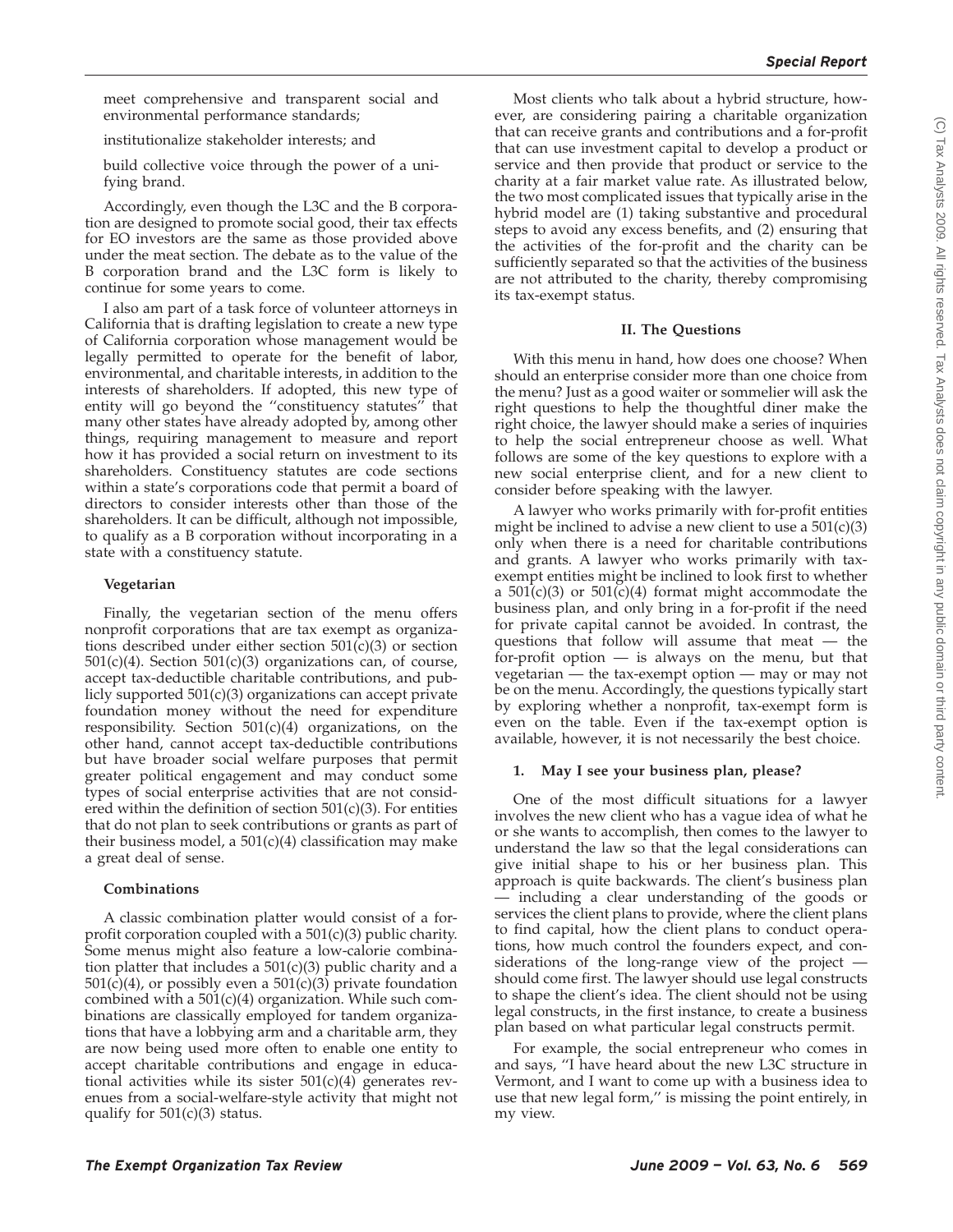#### **2. What is your fundamental program, activity, good, or service?**

Almost all of my clients are tax-exempt organizations, yet I start from the premise that a for-profit structure is probably more appropriate for most social enterprises. Nonetheless, a good waiter makes sure he fully understands the diner's preferences before recommending a dish. I want to know whether the client has the ability to stomach the vegetarian option, even if I might end up recommending the meat. Accordingly, once the attorney understands the core business plan, he or she should consider whether the activity can qualify for tax-exempt status under section  $501(c)(3)$  or  $501(c)(4)$ .

Resolving this question is usually a matter of understanding the line of legal authority related to the specific activity the client is proposing. When evaluating a particular type of enterprise activity, it is rarely possible to generalize based on section  $501(c)(3)$ . Each activity has evolved its own line of authority. Let us consider some typical examples of social enterprise activities that might qualify for tax exemption:

#### **A. Job Training**

Many social enterprises have traditionally sought, and continue to seek, to operate some form of business that employs, and during the course of employment teaches job skills to, a disadvantaged charitable class. Job training is a recognized tax-exempt activity. There are both wellknown practical examples and IRS rulings on point.

We find examples of tax-exempt job training programs around the country. In the San Francisco Bay area, we have Delancey Street Foundation (http://www. Delanceystreetfoundation.org), which focuses on job training for individuals who were previously incarcerated and often have drug and alcohol problems. Juma Ventures (http://www.jumaventures.org) provides job training to economically disadvantaged youth, and Pedal Revolution, a social enterprise of New Door Ventures, helps at-risk youth learn how to develop job skills by working in a bicycle repair shop (http://www.pedal revolution.org). All are tax-exempt as organizations described under section  $501(c)(3)$ , and they are just three of countless examples from around the country.

What is the legal authority for a tax-exempt job training venture? In *Aid to Artisans, Inc. v. Commissioner*, 71 T.C. 202 (1978), the U.S. Tax Court considered the exemption of a charity that purchased and sold handicrafts from disadvantaged craftspeople. The charity sold the handicrafts to museums and other nonprofit shops and agencies. The Tax Court found that the sale of the items was related to the exempt purpose of the organization, in part because the activity alleviated economic deficiencies in communities of disadvantaged artisans. A similar conclusion was reached in *Industrial Aid for the Blind v. Commissioner*, 73 T.C. 96 (1979), in which the corporation purchased products manufactured by blind individuals and sold them to various purchasers.

In Rev. Rul. 73-128, 1973-1, the IRS determined that a business conducted for the primary purpose of providing skills training to the disadvantaged was operated for charitable purposes. In Rev. Rul. 75-472, 1975-2 C.B. 208, a charity directly employed disadvantaged persons in its business, which involved the production and sale of furniture made by residents of the corporation's halfway house for alcoholics.

These cases and rulings make clear that the benefits to businesses that obtained trained workers as a result of job training programs are incidental to the primary charitable and educational purposes of the social enterprise. The IRS agents reviewing exemption applications are, as a general rule, well acquainted with this line of authority, and we rarely encounter difficulty in obtaining exemption for job training nonprofits.

#### **B. Providing Technical Assistance**

Some social enterprises seek to apply business methods to improve nonprofits' operations by providing them with technical assistance, such as management consulting, accounting, legal, and other services. Unlike the job training area, it can be difficult to provide technical assistance as a  $501(c)(3)$  entity because there are many for-profit entities and individuals who also consult with exempt organizations for a fee. Accordingly, the tests for charitability are considerably more rigorous.

Many exempt organizations provide technical assistance as part of, or as their primary, exempt activity. CompassPoint Nonprofit Services (http://www.compass point.org) provides technical assistance to exempt organizations in the San Francisco Bay area as one of its main exempt activities. Rockefeller Philanthropy Advisors (http://www.rockpa.org) is another example; it is a nationally based organization that provides technical assistance and donor services to wealthy families and to exempt organizations. Both organizations are supported by grants and contributions as well as fees, and they provide other services besides technical assistance.

How are these and similar organizations exempt? Providing technical assistance to nonprofits is a recognized  $501(c)(3)$  activity if the fees charged are substantially below cost. The IRS developed the ''substantially below cost'' analysis in two revenue rulings. In Rev. Rul. 71-529, an organization was formed to aid other charities by helping them manage their endowment or investment funds more effectively. The member organizations paid only a nominal fee for those services; the organization's operating expenses were primarily paid by grants from independent charitable organizations. The fees that the entity charged nonprofits for the services represented less than 15 percent of total costs of operation. The IRS found that the entity was exempt because it performed an essential function for charities at substantially below cost.

In Rev. Rul. 72-369, an organization provided managerial and consulting services to charities to improve the administration of their charitable programs. The organization entered into agreements with unrelated charities to furnish the services on a cost basis. The IRS found that providing the services on a cost basis did not constitute a charitable activity, because the organization lacked the donative element necessary to establish the activity as charitable.

An important factor demonstrating that technical services are being offered at substantially below cost is to show that the service provider raises funds from other independent charities or other donors, as in Rev. Rul.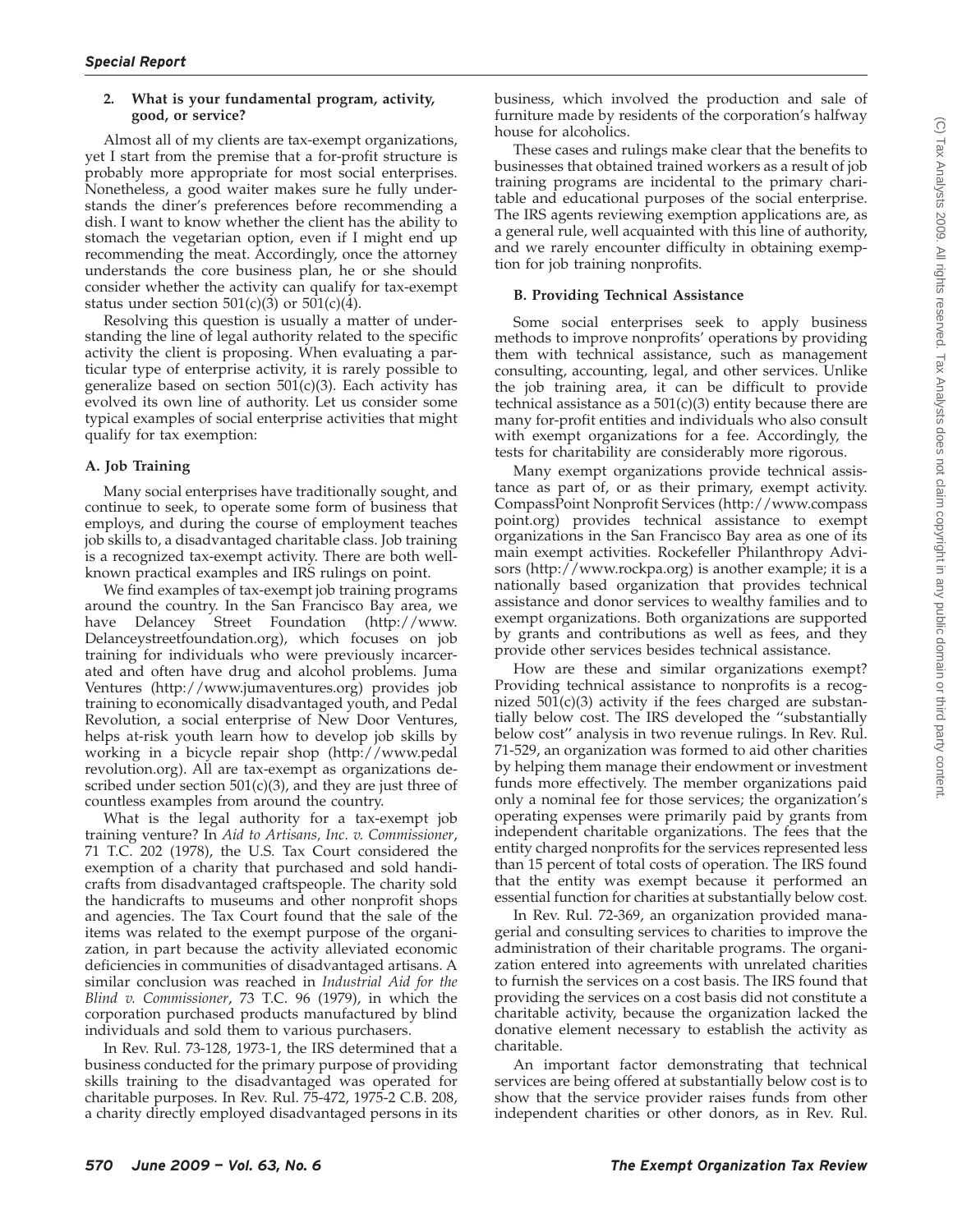71-529, to subsidize the services. In effect, the service provider is making a grant, in the form of donated services, to the service recipient, which must be a charity.

*BSW Group, Inc. v. Commr.*, 70 T.C. 352 (1978), is perhaps still the leading case on this topic. In that case, an exempt organization provided consulting services to a small number of organizations for a fee. The Tax Court found that even though the fee was below market, it was above cost and, therefore, was not sufficient to establish the charitable nature of the provision of services. (See also private letter rulings 200036049, 200332046, and 9414003, which cite *BSW*.) The IRS and the Tax Court confirmed this line of thinking in *At Cost Services Inc. v. Commr.*, 80 TCM 573 (2000), in which the court held that providing job training and placement services for fees equal to cost was not considered to be a charitable activity. (See also TAM 9232003, in which the IRS concluded that management for a fee equal to cost plus a percentage of management fee is not charitable.)

#### **C. Producing Products for a Charitable Class**

In recent years, particularly during the last 10, more and more social enterprises have sought to develop and produce products or services in a businesslike fashion, but then sell and distribute those products and services at a deep discount to the poor. Often the enterprises require charitable contributions and grants to capitalize operations, but ultimately they can become barely selfsufficient. This type of social enterprise is quite prevalent in practice, but slowly evolving in legal definition. Practical examples include the following organizations.

Kickstart International Inc. (http://www.kickstart. org) designs low-cost products for sale to help alleviate poverty in developing countries. The Institute for OneWorld Health (http://www.oneworldhealth.org) helps develop new medicines to help the poor and works with companies to help disseminate the medicines. The mission of Design That Matters (http://www. designthatmatters.org) is to create products that improve the services of social enterprises in developing countries.

EnterpriseWorks VITA (http://www.enterpriseworks. org) also uses revenue-generating strategies to help alleviate poverty. Design Revolution: Design for the Other 90%, also known as D-Rev (http://www.d-rev.org), designs products at low cost to benefit the poor (the other 90 percent) of the world for whom most products are not really designed.

Despite the prevalence of those types of organizations, every exemption application that I have submitted for an organization that seeks to produce products or develop services to benefit the poor has received several rounds of IRS questions. Why? In my view, the IRS questions are not at all out of line given the lack of authority in this evolving area. IRS exemption application reviewers typically have few concrete guidelines to help them when evaluating this type of exemption application, and they cannot be blamed for being cautious.

What follows is an actual set of IRS questions on a recently approved exemption application, together with the organization's responses. The colloquy will help illustrate the legal ambiguity in this area:

**IRS:** You explained your purposes and proposed operations in your recent correspondence attempting to justify why you engineer new products from design to development with purposes to assist small farmers and help relieve poverty as a result of your products.... Your organization will hold patents on designs, contract with one or more for profit corporations to manufacture and produce products. Generally designing, development, patents for designs, productions and distributions are purposes, operations and characteristics of a for profit commercial entity, not a charitable nonprofit corporation.

[You state that your] organization is an incubator that brings about affordable income-generating products and services to the point that they are ready for full-scale dissemination through successive stages of: (1) proof of concept prototype development and testing; (2) beta field tests; and (3) mass dissemination. Your organization appears similar to organizations in Revenue Rulings 68-373, 69-632, and 78-426 that were found not to be exempt because of commercial operations.

In Revenue Ruling 68-373, an organization was engaged in the clinical testing of drugs for commercial pharmaceutical firms. Clinical testing benefited commercial firms and is ordinarily an incident of a pharmaceutical company's marketing operations. The organization was determined not tax exempt.

Similarly, in Revenue Ruling 78-426, an organization whose activities consisted of inspection, testing, and safety certification of cargo shipping containers used in international and domestic transport and also conducted research, development, and reporting of information in the field of containerization did not qualify for exemption under IRC 501(c)(3).

In Revenue Ruling 69-632, a non-profit association composed of members of a particular industry formed to develop new and improved uses for the existing products in the industry benefited its members rather than the public. The association's research program enabled its members to increase their sales by creating new uses and markets for their products. The organization was held not to qualify for exemption under IRC  $501(c)(3)$ .

The Supreme Court of the United States held that a better business bureau was not exclusively educational or charitable. Its activities were in part aimed at promoting the prosperity of the business community, even though there was also benefit to the public. This was a substantial private benefit that precluded exemption. *Better Business Bureau of Washington, D.C. Inc. v. United States*, 326 U.S. 279 (1945).

It was noted in your response you referenced General Counsel Memorandum 37403. In the memorandum, it described a case that clearly involved a community which was impoverished, although the courts did not rely on this factor in reaching their conclusion on whether or not the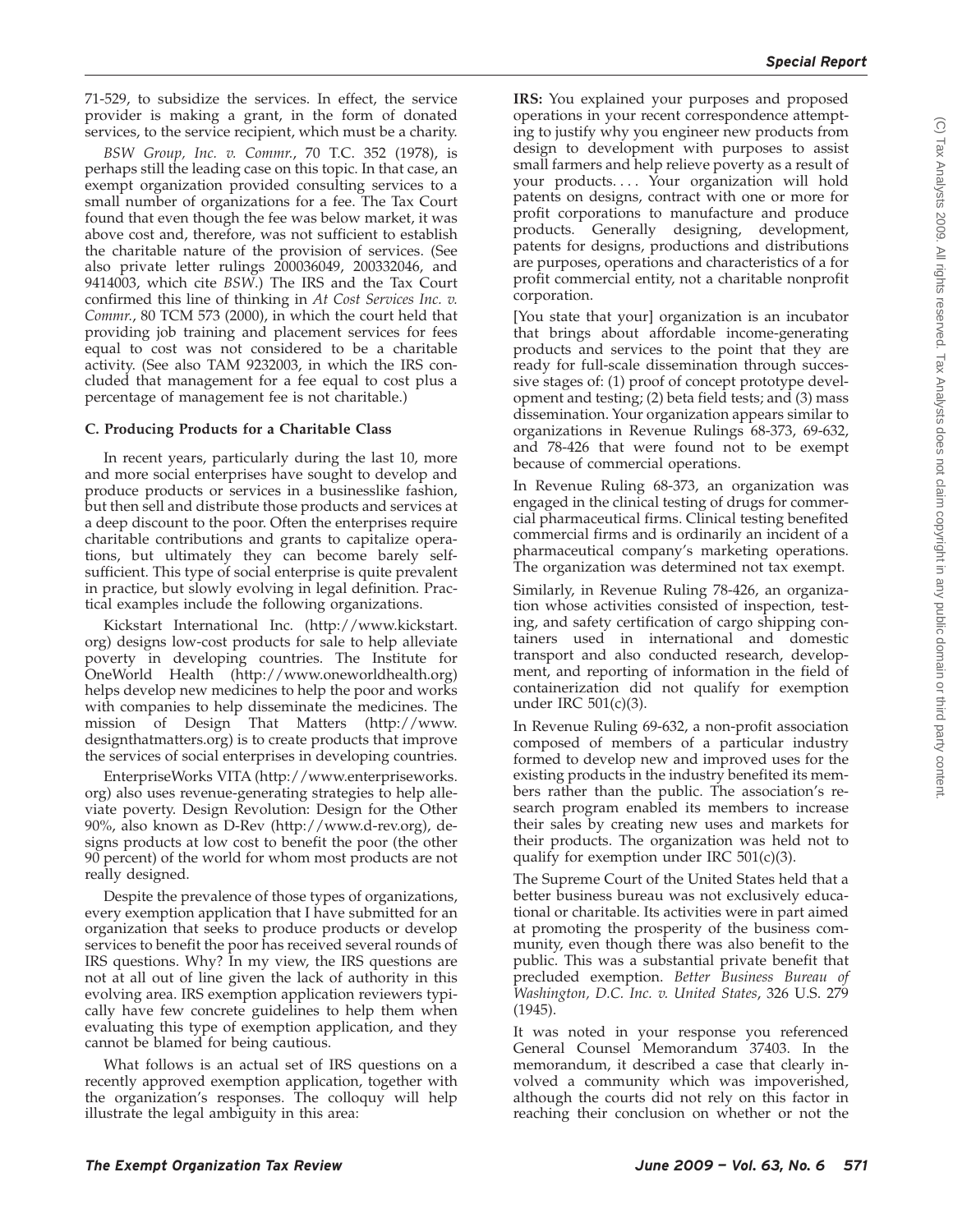organization might otherwise qualify for exemption under Code 501(c)(3). The fact that the community was located in a poverty area may account in large part for the governmental interest in helping it obtain a water supply, and clearly accounted for the extent of financial assistance from the Federal government. Although once the county government became involved in such a project, in the manner and to the extent described above, the organization qualified for exemption under Code  $501(c)(3)$  because it was lessening a burden of that government irrespective of the economic status of the residents of the community. It was noted that the exempt organization was noncommercial in nature which is in contrast to your organization that is commercial in nature.

**Charity:** The Regulations provide that term ''charitable," as used in Section  $501(c)(3)$  in its generally accepted legal sense, can include activities that might also be described as educational, religious, or scientific. The term ''charitable'' includes: relief of the poor and distressed or of the underprivileged; advancement of religion; advancement of education or science; erection or maintenance of public buildings, monuments, or works; lessening of the burdens of government; and promotion of social welfare by organizations designed to accomplish any of the above purposes or (i) to lessen neighborhood tensions; (ii) to eliminate prejudice and discrimination; (iii) to defend human and civil rights secured by law; or (iv) to combat community deterioration and juvenile delinquency.

The organization's core mission is charitable. The relief of poverty is a well-recognized charitable purpose. The organization's core activity is to design products that are not being designed in the for-profit sector, specifically to benefit the poor those making less than \$2 a day. The organization seeks simple solutions to help alleviate poverty.

Designing products and services for the poor, who would otherwise not be served, is a charitable activity. These are not products that are designed for the middle class or the wealthy. These are not products designed to help any industry. This organization is NOT commercial in nature. It is not designing products in a way that looks to maximizing profits or even making money at all. It is looking to design products that: (1) will help poor people and (2) can be sold at a very low price that is affordable to the poor. A commercial company would not work to incubate ideas and develop products that are only sold at very low cost to the poorest of the poor. We are talking about the same individuals who benefit from micro-finance loans — individuals making less than \$2 a day.

The organization is also engaged in scientific research, in a manner consistent with the Regulations. The Regulations  $(1.501(c)(3)-1(d)(5))$  provide:

. . . since an organization may meet the requirements of section  $501(c)(3)$  only if it serves a public rather than a private interest, a scientific organiza-

tion must be organized and operated in the public interest. Therefore, the term scientific, as used in section  $501(c)(3)$ , includes the carrying on of scientific research in the public interest.

The Regulations tell us that scientific research will be regarded as carried on in the public interest if . . . [quoting the Regs]

. . . The Regulations clarify that for purposes of this subdivision, a patent, copyright, process, or formula shall be considered as made available to the public if such patent, copyright, process, or formula is made available to the public on a nondiscriminatory basis. In addition, although one person is granted the exclusive right to the use of a patent, copyright, process, or formula, such patent, copyright, process, or formula shall be considered as made available to the public if the granting of such exclusive right is the only practicable manner in which the patent, copyright, process, or formula can be utilized to benefit the public.

The Organization's research is clearly directed toward benefiting the public because the whole point behind the research is to alleviate poverty. In addition, the Organization will make the results of all of its research available to the public on a nondiscriminatory basis. It will publish information on its website about all of its designs. It may, or may not, choose to take out a patent on any particular design, but whether or not it takes out a patent, any company that wants to license the Organization's scientific findings and designs will be afforded the opportunity to do so.

The rulings cited in the IRS inquiries all deal with entities that are designing commercial products, not intended for the poor, or that involve testing products for a for-profit company, at its direction. The Organization is not testing products that have been developed by another company; it creates its own designs. The Organization is not designing products for any company, and The Organization is not creating commercial products. The Rulings cited are simply inapplicable.

IRS cites Revenue Rulings 68-373, 69-632, and 78- 426. In Rev. Rul. 68-373, the IRS ruled that an organization set up to test drugs developed by a pharmaceutical company was not exempt. The Organization is not testing drugs developed by any company, nor is it even in the business of designing or testing drugs. However, the IRS has recognized that identifying and disseminating drugs to the poor can be an exempt activity. See www.oneworldhealth.org. In Rev. Rul. 69-632, an organization was set up to evaluate products for a particular industry. It did not do independent research. The Organization is not captive to any industry. It does its own research and design based on the needs of the charitable class it serves — not the needs of an industry. Rev. Rul. 78-426 deals with an organization testing ship cargo containers against federal safety standards. This ruling bears no relationship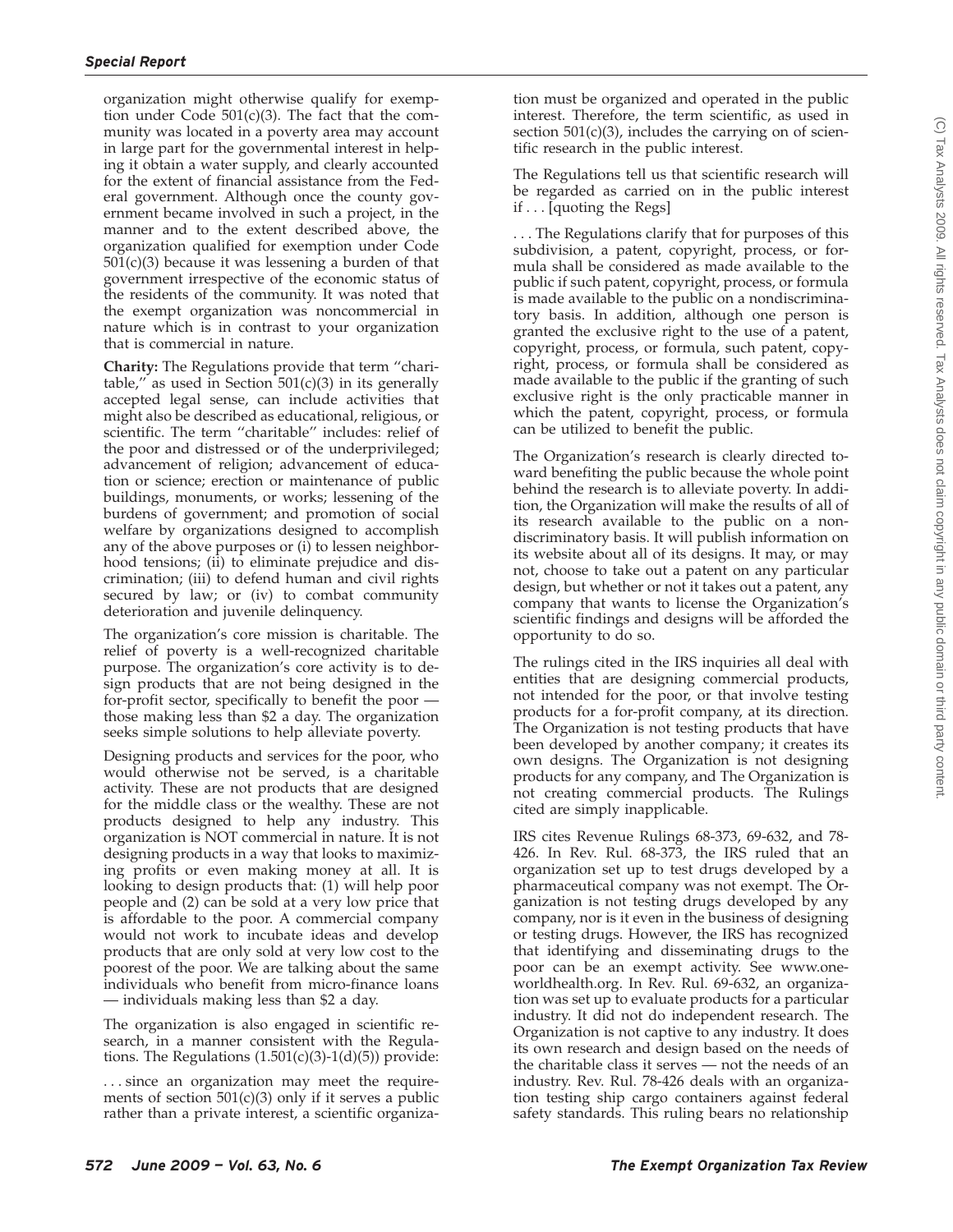to the Organization's activities, which do not involve testing for public safety.

The IRS's questions illustrate the agency's difficultly in approaching this area, absent clear authority, but the response ultimately satisfied the IRS reviewers, as it should have.

#### **E. Microfinance**

There are both practical examples and a limited number of rulings to support the tax-exempt nature of microfinance lending. Microfinance is a social enterprise activity because it involves applying a business model to lending small amounts of money to underserved populations. Revenue is generated from interest, and loans can be recycled, potentially creating a self-sustainable entity.

Kiva (http://www.kiva.org) is a  $501(c)(3)$  charity that facilitates and promotes microfinance loans. Its Web site defines microfinance as ''the supply of loans, savings, and other basic financial services to the poor'' (citing the Consultative Group to Assist the Poor (http:// www.CGAP.org)). Kiva notes further that ''as the financial services of microfinance usually involve small amounts of money — small loans, small savings etc. the term 'microfinance' helps to differentiate these services from those which formal banks provide.'' Microfinance loans tend to be in the \$500 to \$5,000 range, and they are typically made by a microfinance institution (MFI). An MFI can be a bank or a for-profit organization or a nonprofit entity. Kiva.org also notes that ''the World Bank estimates that there are now over 7,000 microfinance institutions, serving some 16 million poor people in developing countries. The total cash turnover of MFIs world-wide is estimated at US \$2.5 billion and the potential for new growth is outstanding.'' Grameen Foundation (http://www.grameenfoundation.org), affiliated with Grameen Bank, which largely pioneered this area of social enterprise, and MicroCredit Enterprises (http://www.mcenterprises.org) are also examples of  $501(c)(3)$  entities that loan money to MFIs.

Despite the prevalence of MFIs and the clear charitable nature of MFI loans, new IRS applications for organizations that intend to lend to MFIs or directly to the poor continue to receive a great deal of scrutiny. Why? The area of microfinance lending is relatively new, and evolving, and the IRS reviewers do not have appropriate guidance, in the form of checksheets or otherwise, when reviewing microfinance exemption applications. In a recent question, for example, a reviewer asked how an applicant could be said to be engaged in microfinance lending when it intended to lend money to microfinance institutions and not directly to the poor. We explained that it is not always efficient for a  $\overline{U}.S$ . charity to lend money to individuals in another country on a person-byperson basis when there is an established MFI in that country to which the U.S. can lend money and the MFI will be able to do a better job.

What, then, is the legal authority for the charitability of microfinance lending? One of the most established charitable purposes under section  $501(c)(3)$  is the "relief" of the poor and distressed or the underprivileged.'' See reg. section 1.501(c)(3)-1(d)(2). In Rev. Rul. 74-587, 1974-2 C.B. 162, for example, the IRS approved as charitable an

organization whose mission was to stimulate economic development in ''high density urban areas inhabited by low-income minority or other disadvantaged groups.'' These areas lacked capital for development and suffered from a depressed economy. The IRS noted that local business owners had ''limited entrepreneurial skills.'' The charity sought to improve the area by providing low-cost loans to local businesses.

The IRS also has approved loan programs to for-profit businesses engaged in microfinance lending as proper PRIs. In LTR 200325005, the IRS ruled that an equity investment in foreign microfinance banks served a valid charitable purpose under section  $501(c)(3)$ . The banks used capital contributions to provide unsecured microenterprise loans to the poor. The grantor made capital contributions to the banks and monitored their poverty focus through regular reports. The IRS ruled that the investments differed from a typical capital venture, because the banks were involved in financing microloans and providing savings services to the poor and underserved.

In LTR 200034037, a foundation proposed to make a series of below-market-rate loans to media businesses in Central and Eastern Europe, Latin America, Southeast Asia, and Africa to ensure their autonomy from local governments. The IRS found that the loan program accomplished a charitable purpose because it was intended to promote the development of independent, nonpartisan media in some regions of the world and because the foundation would make loans only to those that were not able to obtain funds through commercial sources.

Although each situation needs to be reviewed on its merits, there is ample precedent to show that the IRS recognizes the relief of poverty through microfinance as a charitable activity.

Whether the business plan calls for job training, technical assistance, producing products or services for the poor, microfinance, or some other form of social enterprise, after we have determined whether the activity can fit within a  $501(c)(3)$ , we continue the inquiry.

#### **3. If all of the activities cannot qualify for exempt status, can the core activities be bifurcated into those that could qualify for tax exemption and those that cannot, or are they too closely linked?**

The question surfaces whether a nonprofit/for-profit hybrid might be appropriate. Again, just because part of the activity could qualify for exemption as charitable does not mean that a charitable vehicle is appropriate, but this fundamental analysis is necessary to determine exactly what is on the menu tonight.

Many of my clients over the last few years have indicated an interest, for example, in forming a nonprofit, exempt entity to ''own'' a Web site that provides educational content, and then to form a for-profit entity that will ''manage'' the Web site and also attract advertising for it. In this type of situation, the question is whether these two activities are too closely linked to separate into different legal entities.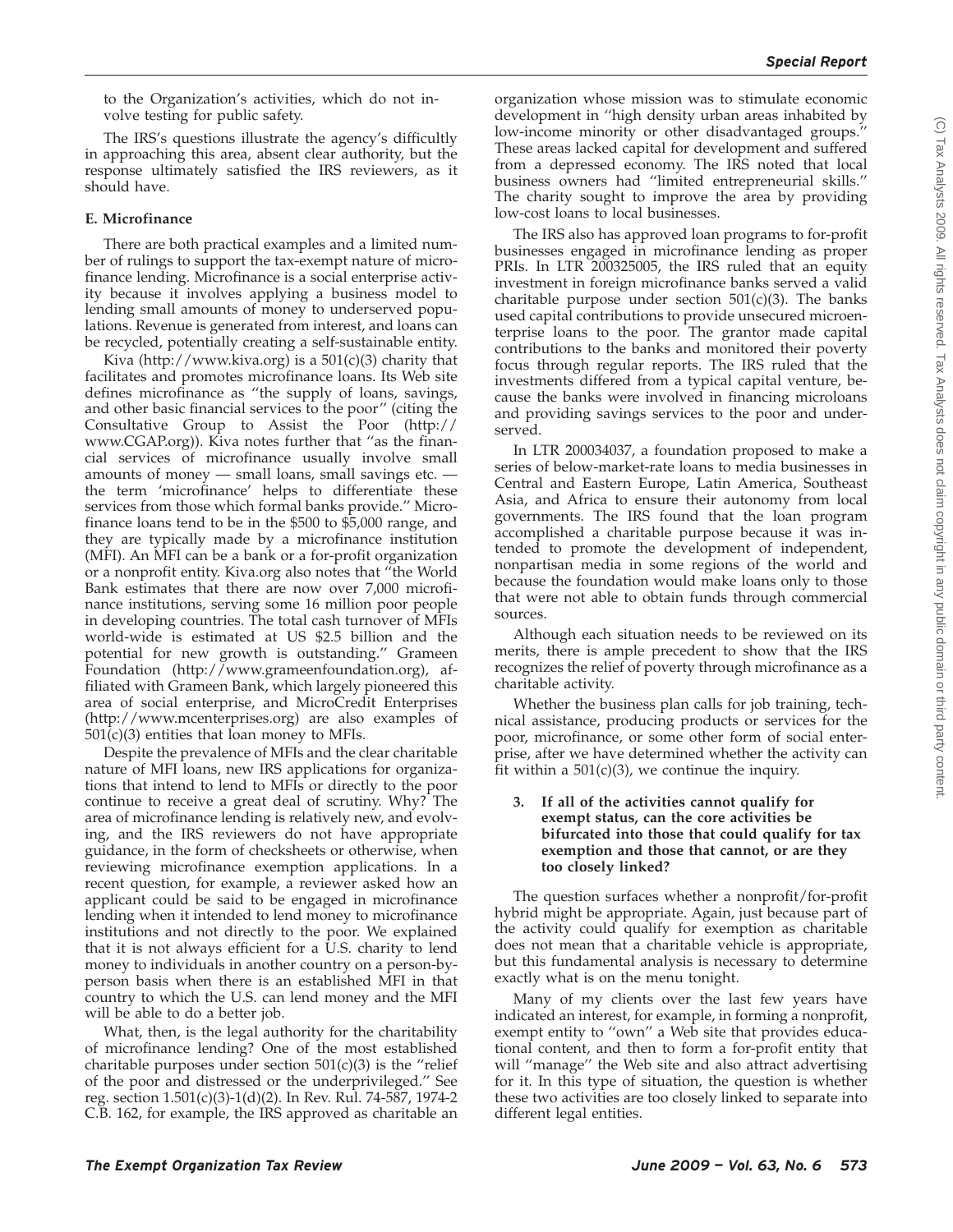A second common scenario involves an entity that seeks to form a nonprofit, tax-exempt job training entity to help a charitable class, such as the homeless, learn job skills in the process of operating a business. At the same time, the social entrepreneur also wants to form a forprofit business in the same line of work to provide a place for graduates of the nonprofit and others in the community to be employed on a long-term basis, after the job training is completed. Can these two activities be reasonably separated into two entities?

A third example involves a design think tank dedicated to creating low-cost products for the poor. This entity, however, also decides to form a for-profit company to sell the products that it designs. Why? The concern was that if the tax-exempt entity developed products to benefit the poorest of the poor, no established manufacturing or distribution firm would be willing to take the risk of making or selling these products. Until it can be proved that making products to help the poor can be at least self-sustaining, if not marginally profitable, this client perceived the need to form a for-profit company to make and sell some of the products that the nonprofit designed. Of course, the products would be open for any for-profit to make and sell, but if none would do so, the related for-profit could at least begin the process and help prove sustainability.

Without more facts, I would initially surmise that the Web site activity will be harder to separate out than the job training activity or the product development and sale activity, but there are examples of Web-site-based activities that have successfully used a for-profit and a nonprofit counterpart. One has to look no further than eBay and its nonprofit collaborator MissionFish.

#### **4. Where do you expect to find your capital?**

It clearly makes sense to set up a nonprofit entity if the business model requires grants and contributions or if the nonprofit status will open up access to capital that might not be available to a for-profit business. This is perhaps the most important question when determining what type of entity to form. Clearly, if an enterprise expects to receive most of its funding from individual donors and foundation grants, it should seriously consider forming as a section  $501(c)(3)$  entity, if legally possible. If all of its activities cannot qualify for exemption, it must consider a hybrid structure so that it can still accept charitable contributions to fund qualifying activities.

If an enterprise expects to receive a significant part of its capital from investors, it has no choice but to establish a for-profit entity. Whether such an entity is a corporation or an LLC will depend on other factors that are beyond the scope of the discussion.

A hybrid structure that pairs a taxable entity with a tax-exempt entity sounds ideal because the founders can attract both charitable contributions and grants, as well as equity investments. As described above, however, care is required to ensure that the grants and contributed funds only go to support activities that would otherwise qualify for exemption and are not funneled directly to support the activities that are for profit. Depending on

the type of activity, it might be easier or more difficult to separate the different functions.

A 501(c)(4) entity might be appropriate when a single corporate founder or a small group of founders are willing to forgo the tax deduction that comes with  $501(c)(3)$  status in return for greater flexibility as to activities available to  $501(c)(4)$  organizations. For example, salesforce.com recently established and received tax-exempt status for a section  $501(c)(4)$  entity that will help distribute its salesforce.com Internet application to charities in the U.S. and nongovernmental organizations abroad. The  $501(c)(4)$  offers many of the application licenses for free, typically up to 10 per entity, while others above 10 are sold. Because the initial capital and the licenses come from a single company and because the entity will not seek charitable contributions, section 501(c)(4) status was deemed more appropriate.

#### **5. What personal benefit, if any, do the founders want or need to derive from this activity?**

If the founders expect anything other than a reasonable salary for their services at a level that would pass muster under section 4958, they should consider a forprofit alternative. Some founders will expect a share of profits, and others will expect to be able to sell their interests later, neither of which works within a taxexempt entity.

The section 4958 analysis can become exceedingly complex with a hybrid entity because, depending on the relationships between the two entities, the IRS may consider the salary or other benefits paid by both entities to be compensation subject to section 4958 analysis.

For a for-profit and an exempt entity to function permissibly within the confines of section 4958, it will almost always be necessary for the exempt entity to have a board of directors with a majority of individuals who are not involved with the for-profit. That board will need to follow the section 4958 procedures carefully to obtain the benefit of the rebuttable presumption of reasonableness under the section 4958 regulations. Also, the exempt entity should maintain and follow solidly drafted policies on conflicts of interest and disclosure. Any contracts between the exempt and for-profit entities should be negotiated in such a manner that the exempt entity does not become the captive of the for-profit. For example, the exempt entity may need to put the contract out for bid to at least solicit offers from unrelated for-profit providers.

#### **6. How important is control to the founders, in the short and long term?**

Investors typically want a good deal of control, but absent investors, it is quite possible to provide for founder control in both a nonprofit and a for-profit form. If an exempt entity is involved, however, it is essential to consider good governance practices, particularly in light of the questions that the organization will now need to answer in connection with parts IV, V, and VI of the new IRS Form 990. Conflicts policies, compensation approval procedures, and having a majority of disinterested board members are probably now par for the course, at least in a  $501(c)(3)$  public charity.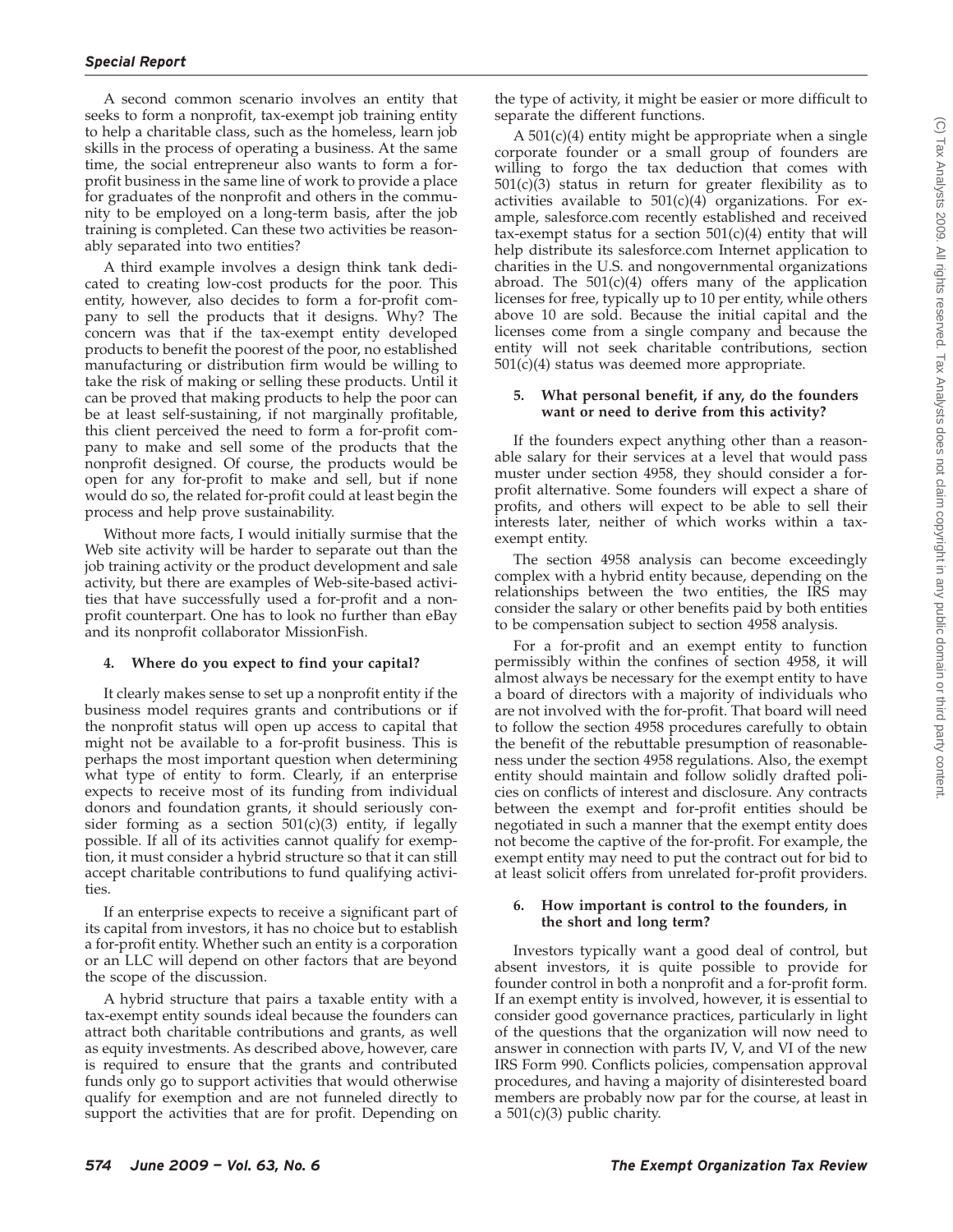#### **7. What are the perceived branding issues?**

Sometimes, wholly apart from tax, corporate, and other legal issues, a client perceives that being a nonprofit is essential to the success of the enterprise. We sometimes refer to this phenomenon as the ''halo effect.'' This may or may not be a well-considered notion, and it is worth exploring further with the client. Usually this concern is linked to the question of where the client expects to receive funding. Exempt entities and individual donors motivated largely by tax deductions or by the validity of the cause may be disinclined to donate to or invest in a for-profit. On the other hand, venture capitalists and traditional investors may be disinclined to work with an exempt entity or even a taxable nonprofit entity. In that case, the client should also consider the perceived branding advantages of being formed as an L3C. Some think using the B corporation model will attract particular investors and will also provide networking and marketing opportunities to an entity that might not otherwise be available. Accordingly, if being a nonprofit entity is too much for a client to stomach, forming an L3C or a corporation that becomes certified as a B corporation may be the answer.

#### **III. The Advice**

At long last it comes time to order from the menu. So, what is the best legal structure for a particular social enterprise? Often the client seeks to implement the most complicated scheme imaginable on the theory that complicated means sophisticated, innovative, entrepreneurial, and therefore better. In truth, as with cooking, complexity for complexity's sake is foolish. Rather, the following simple analysis should provide a practical framework for selecting the right entity or combination of entities.

**A. Reasons to avoid the exempt organization structure.** The social enterprise should avoid forming an exempt organization in at least the following situations:

- No part of the proposed activities would qualify for exemption. In this case the exempt, vegetarian option is off the table.
- All of the capital will be coming from investors, rather than from grants and contributions. In this case, there is probably no need for an exempt entity and the additional regulations that necessarily attach to it.
- The founders will devote significant personal energy to the business and want to have something to build and sell for profit later in their careers. An individual cannot profit from the sale of an exempt entity or its assets.

If any of those reasons applies, the enterprise should select solely from the meat or low-fat meat portion of the menu.

**B. Deciding between the meat and low-fat meat options.** Almost any social enterprise can be legally structured as a for-profit corporation or LLC. The enterprise should consider the L3C or B corporation status as follows:

• Consider the L3C option if the organization hopes to obtain significant capital or loans from private foundations.

• Consider B corporation status when the organization will seek to attract investors who might be drawn by more than the prospect of financial returns. Some investors may be truly drawn to a corporation that expresses a commitment to better labor practices, better environmental practices, and/or engages in more charitable activity than a typical for-profit corporation. When the corporate form is preferred, B corporation status also may help attract private foundation investments.

**C. Reasons to create an exempt entity.** Even though most social enterprises will find the meat and low-fat meat sections more to their liking, there are clear situations in which it makes sense to use an exempt entity, particularly a section 501(c)(3) entity. Assuming that we have determined that the activity can qualify under section  $501(c)(3)$ , the reasons include the following:

- Grants and charitable contributions are a major component of the initial capital and, possibly, of funding ongoing operations. Obtaining donations is the main reason to consider a tax-exempt entity.
- The business model will not succeed if the organization must pay taxes on its net income. This reason will rarely be compelling in a properly designed business model.
- Potential collaborators, like government agencies, will only work with an exempt entity. For example, some student exchange organizations traditionally have formed as exempt entities because they must be exempt to contract with USAID.

**D. Reasons to apply for exemption as a section 501(c)(4) entity.** Normally, when an organization needs deductible contributions or requires grants,  $501(c)(3)$ status is optimal. Section  $501(c)(4)$  status may make sense, however, when all of the funding is coming from a single corporation or from a single donor who, for whatever reasons, cannot take advantage of the charitable contribution deduction and when no outside investors are needed. Also,  $501(c)(4)$  is useful if the entity wants to engage in significant lobbying or candidaterelated activities.

**E. Reasons to form an exempt and for-profit combination.** Entrepreneurs do not always want to focus on formal boundaries and rules, but to work with a hybrid entity, it is imperative to do so. A for-profit combined with an exempt entity to carry out a social enterprise makes sense as follows:

- when only a portion of the activity can qualify for exemption;
- when capital is required both in the form of private investment and from grants and contributions; and
- when the founders want to build a business to sell, but also are willing to dedicate some portion of the enterprise to charity in perpetuity.

Whenever an enterprise considers a hybrid structure, it must, at a minimum:

- be prepared to delineate clearly the activity that will rest in the exempt versus for-profit structure; there must be a logical and practical way to divide the activities;
- be cognizant of, and be prepared to comply with the procedures to avoid, intermediate sanctions under